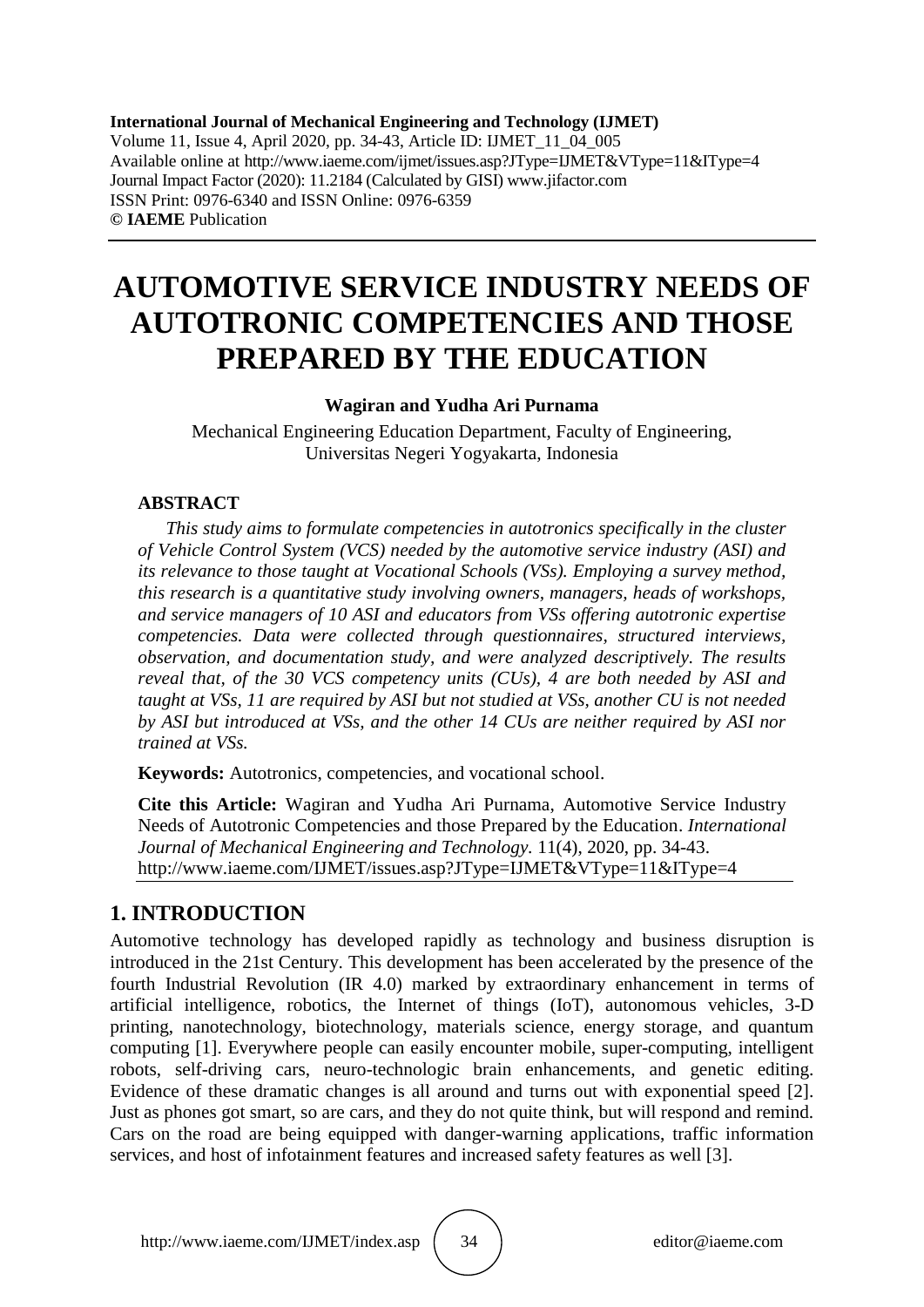### Automotive Service Industry Needs of Autotronic Competencies and those Prepared by the Education

In regard to this, the automotive engineering industry is an commercial enterprise that continues to experience rapid development, starting from manufacturing cars with a conventional system that is mechanical in nature to those dominated by electronic systems that are analog and digital. Even in the future there may appear cars that are intelligent enough to be able to configure itself with the driver automatically. "By 2025, the vehicle will be sophisticated enough to configure itself to a driver and other occuparts" [4].



**Figure 1** Main functions of cars based on electronic systems

(Source: IBM Institute for Business Value Analysis, www.ibm.com/downloads/cas/4JEQ0DN1)

The sub-sectors of the field of automatic engineering emerge on the basis of the development of electronic control systems increasingly being installed in motorized vehicles. Since the discovery of semiconductor materials in the era of the 60s and the outgrowth of information technology better known as the digital era or the era of computerization, the electronic control system in all fields has been growing rapidly, including in the motorized vehicles. The increasing desire and demand of humans for safety, comfort, and ease of driving go hands in hands with the more developed electronic system in motor vehicles. In addition, the modification of electronic systems in motor vehicles also initiates the first step in the automotive engineering industry to move towards automobiles running fully automatic operations and electric-fueled cars.

Some enhancements in the automotive field, especially autotronics, undoubtedly have consequences for the automotive service industry (ASI) to always be able to serve the needs of consumers in dealing with various kinds of problems and maintenance of autotronic systems. To perform these tasks, naturally employees are expected to upgrade their competencies to catch up with the robust development of the future autotronic technology.

In the context of workforce preparation, vocational education (VE) especially Vocational Schools (VSs) plays a strategic role in preparing middle-level workforce candidates in this field. This is inseparable from the VE purpose, namely to prepare students to enter the workforce [5] [6] [7] [8] or education for the workforce [9] [10]. VE graduates are expected to have competencies according to the employment needs and be able to adapt to various characteristics of changes. Associated with the challenges of the 21st Century and IR 4.0, VSs should present learning that can equip graduates who are innovative, inventive, self-motivated and self-directed, generate creative problem solvers facing increasingly complex global problems, having digital literacy and higher-order thinking skills. In other words, three very essential competencies to possess include learning and innovation skills; information, media, and technology skills; and life and career skills [11] [12].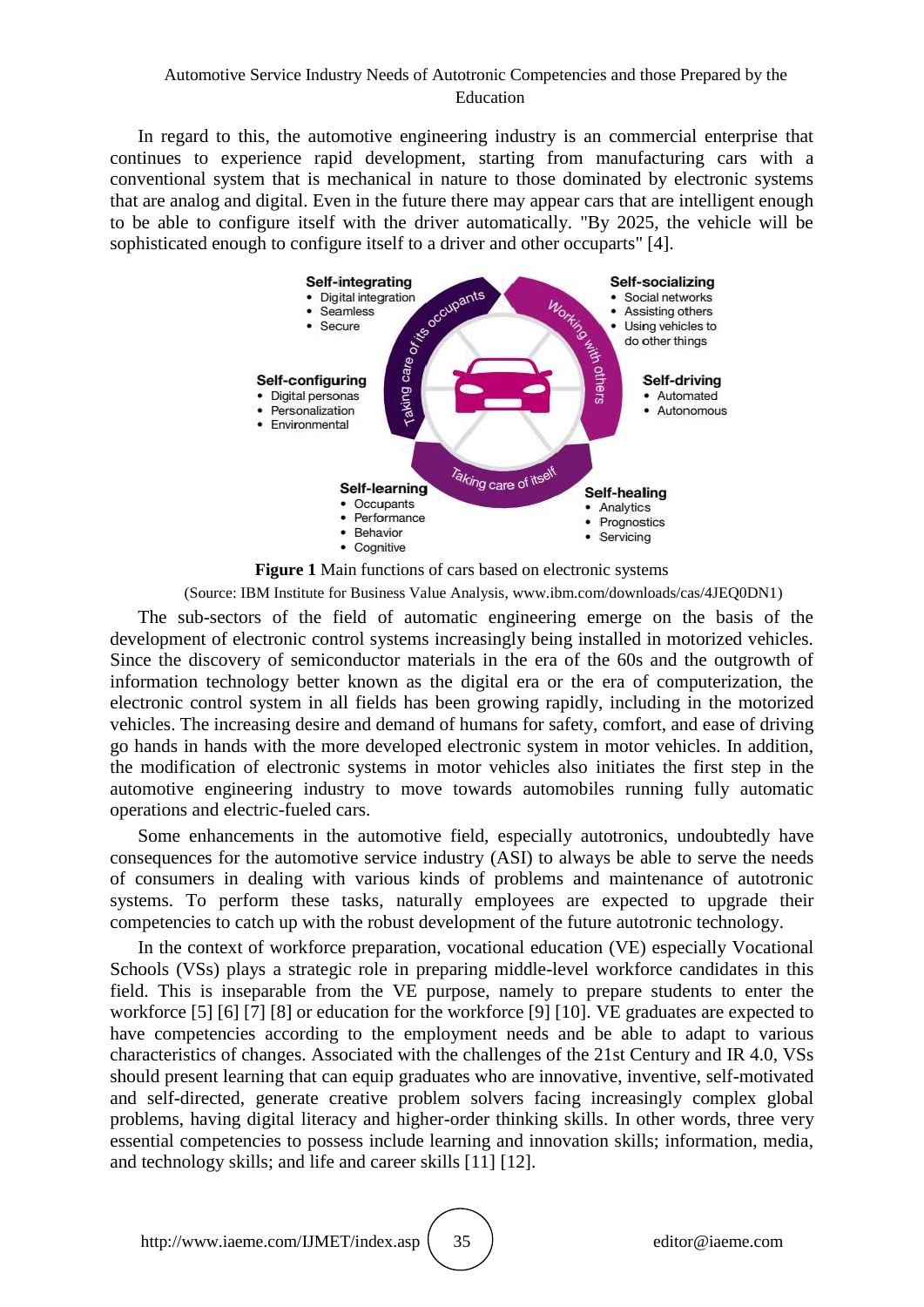Relevance is the keyword for the implementation of VE, but unfortunately, mismatch is still a major problem [13] [14] [15], as seen in the autotronics field of expertise. This is possibly complexly aggravated by the lack of research conducted to investigate the relevance of learning in VSs with the needs for competencies in the researched field. Hence, this study seeks to formulate the autotronic competencies in the VCS cluster needed by the automotive service industry and enumerate those taught in VSs to see how relevant both are. In detail, this research answers the following main questions.

- What is the formulation of middle-level employees' autotronic competencies in the VCS cluster based on the national VE guidelines?
- What is the description of middle-level employees' autotronic competencies in the VCS cluster as required by the automotive service industry?
- How relevant are the middle-level employees' autotronic competencies in the VCS cluster as taught in VSs with those required by the automotive service industry?

Competencies, as referred to as in this study, can be interpreted as the ability mastered by someone to enter the workforce. This is in line with the ideas suggested by some studies [16] [17] [18] [19] which reveal that competencies encompass the dimensions of knowledge, skills and attitude needed by the world of work. DeSeCo Project [20] asserts that competency is more than just knowledge and skills, as it involves the ability to meet complex demands, by drawing and mobilizing psychosocial resources, including skills and attitudes. While from its urgency, Gagnon [21] states that competency is the key to today's world of education.

The competency units (CUs) formulated in the field of autotronics engineering, based on the synthesis of the Indonesian National Work Competency Standards (SKKNI), National Qualification Framework (KKNI), and Vocational Schools Basic-Core Competencies (KI-KD), are classified into five main clusters or key functions, namely (1) Basics of Autotronic Systems; (2) Engine Management System (EMS); (3) Chassis Management System (CMS); (4) Comfort, Safety, and Information Technology (CSIT); and (5) Vehicle Control System (VCS). Furthermore, these five main clusters are divided into 47 main functions and later developed into 101 basic functions further elaborated into several CUs. As this study focuses on the VCS cluster, the results are expected to unveil the link and match of autrotonic engineering competencies trained at VSs with those expected by ASI and the relevancy of both.

# **2. METHODOLOGY**

This study is quantitative in nature, and it employed a survey method to achieve its aims, formulating the relevance of ASI needs of the autotronic competencies in the VCS cluster with those learned at VSs. The research paradigm underlying the study is presented in Figure 2. Respondents in this study were purposefully selected, namely owners, managers, heads of workshops, service managers of 10 ASI and three educators from VSs. The aforementioned ASI consists of the general/custom service industries and *brand-holder sole distributors (ATPMs)* with details as described in Table 1.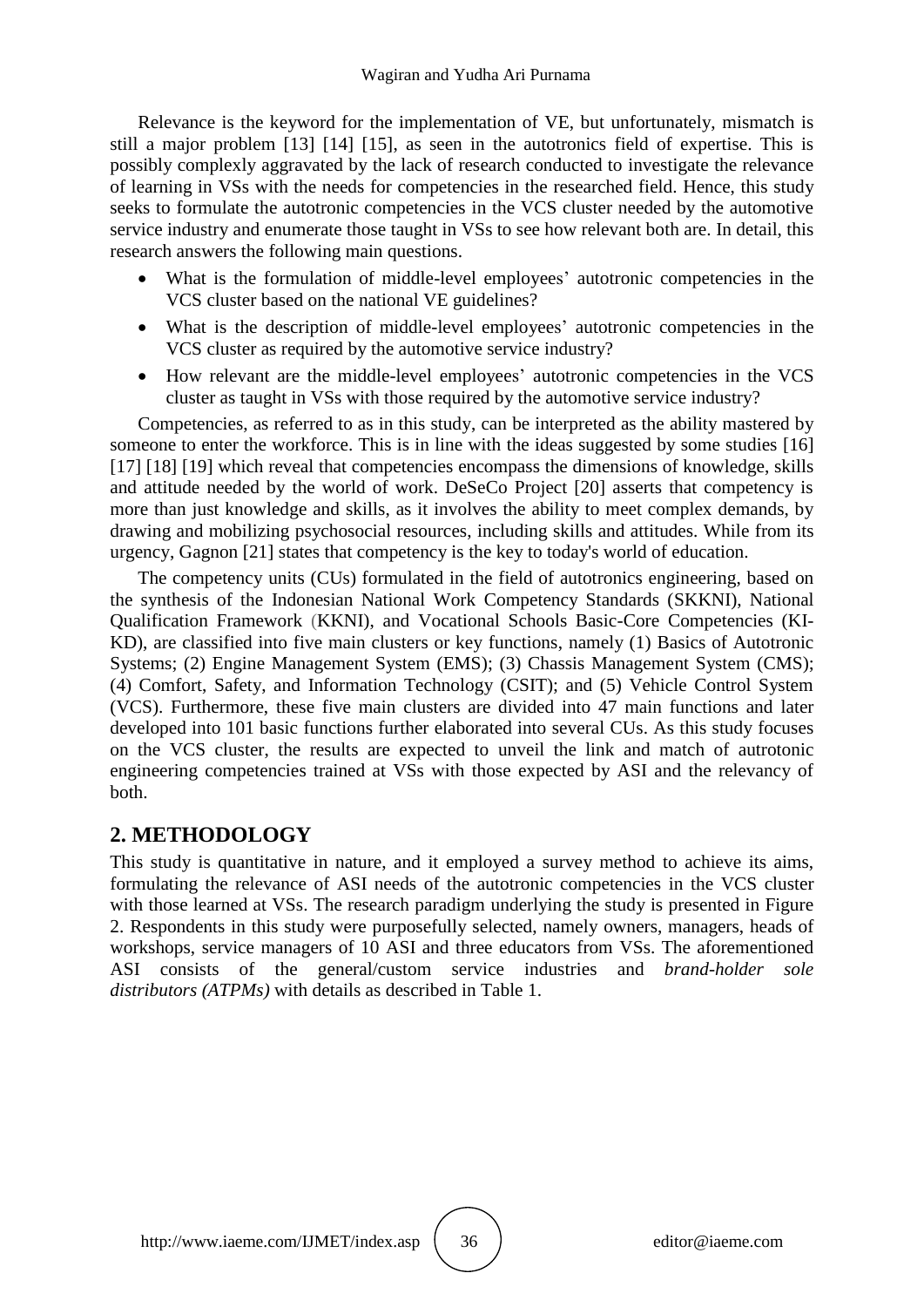### Automotive Service Industry Needs of Autotronic Competencies and those Prepared by the Education



#### **Figure 2** The research paradigm

Data were collected through include close-ended questionnaires, structured interviews, observations, and document studies. The questionnaires adopted a Guttman scale with a score of 0 and 1. Respondents from ASI responded to the questionnaire by considering the extent to which the competency items possessed by The Autotonic Engineering Expertise Competencies (TOTR) graduates listed were needed by the workforce. Respondents from VSs, likewise, were asked to fill in the questionnaire based on whether the listed CUs are taught to TOTR students. The questionnaire was then distributed to respondents using the principles of the Delphi Technique [5]. Each respondent, without knowing the identity of each other, was asked to fill out a questionnaire in the form of a checklist.

Besides, the questionnaire was prepared based on the synthesis of CUs from SKKNI, KKNI, and KI-KD of the autotronics engineering. Interviews, observations, and document studies in this study were conducted to strengthen the data analysis results from the questionnaire. The validation of the research instrument was carried out by expert judgment [22] [23]. Alpha coefficient of 0.970 indicates that the instrument, in the form of a questionnaire used in this study, is reliable [24] [25].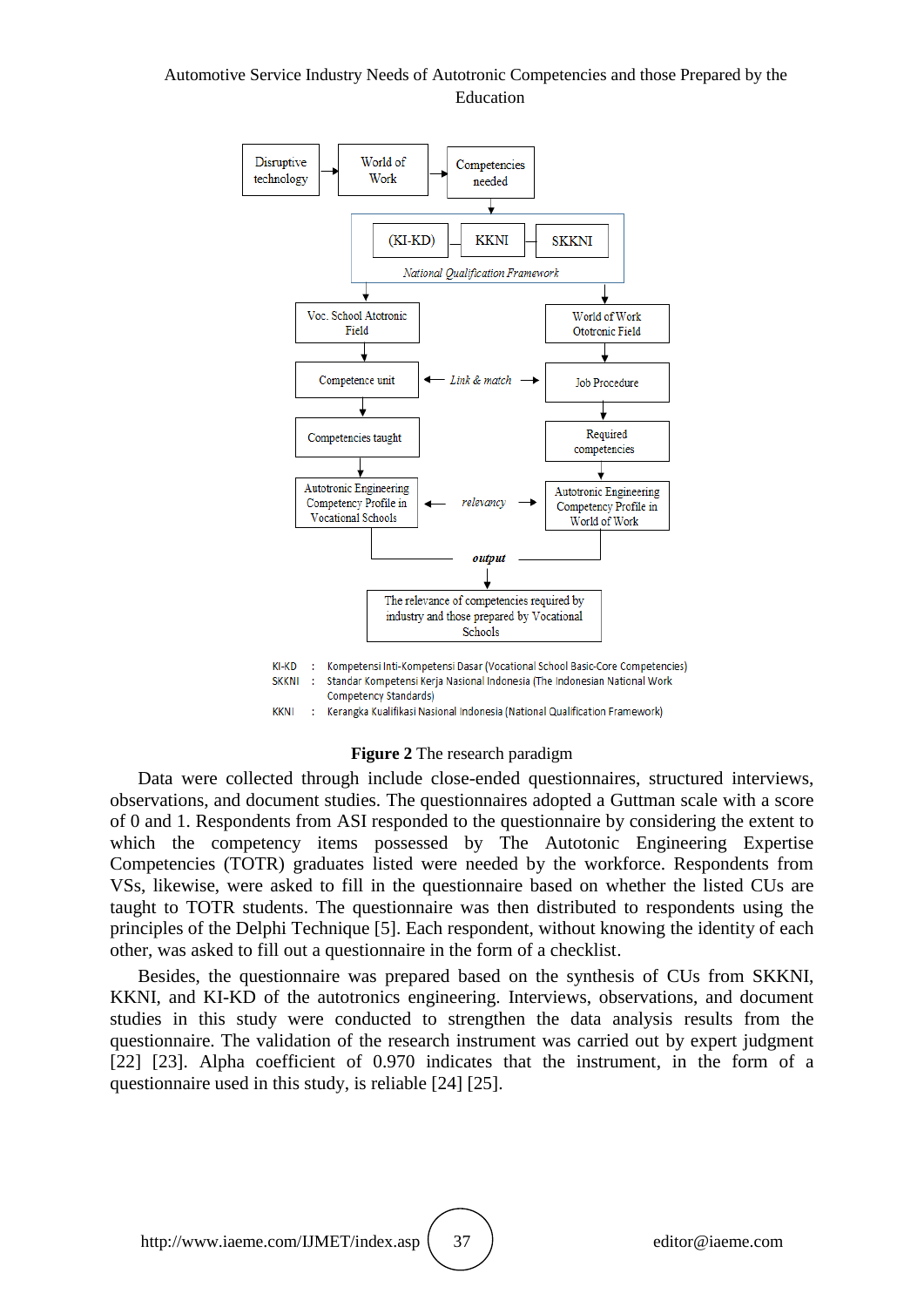#### Wagiran and Yudha Ari Purnama

| N <sub>O</sub> | <b>Work Unit</b>                   | <b>Position</b>      | Category    |
|----------------|------------------------------------|----------------------|-------------|
|                | <b>Automotive Service Industry</b> | Service Manager      | <b>ATPM</b> |
| $\overline{2}$ |                                    | Head of the Workshop | <b>ATPM</b> |
| 3              |                                    | Service Advisor      | <b>ATPM</b> |
| 4              |                                    | Owner                | Custom      |
| 5              |                                    | Manager              | Custom      |
| 6              |                                    | Service Manager      | <b>ATPM</b> |
| ⇁              |                                    | Owner                | Custom      |
| 8              |                                    | Owner                | Custom      |
| 9              |                                    | Instructor           | <b>ATPM</b> |
| 10             |                                    | Head of the Workshop | <b>ATPM</b> |
| 11             | Vocational School                  | Teacher/Instructor   | Education   |
| 12             |                                    | Teacher/Instructor   | Education   |
| 13             |                                    | Teacher/Instructor   | Education   |

#### **Table 1** Research respondents

The data in this study were analyzed descriptively. CUs are considered needed by the automotive service industry or taught by VSs if the unit item's percentage is higher than or the same as (≥) the mean, and they are considered 'not needed or not taught' by both parties if the percentage of the items is less than  $\left\langle \zeta \right\rangle$  the mean.

# **3. RESULTS AND DISCUSSION**

### **3.1. The Formulation of Middle-Level Employee Competencies in Autotronics**

The formulation of mid-level workforce competencies in autotronics is compiled by synthesizing three guidelines that apply nationally.

- a. The Decree of the Minister of Manpower No. 167 of 2019 concerning the Determination of National Work Competency Standards in the Wholesale and Retail Trade Category; Repair and Maintenance of Cars and Motorbikes in the Main Group of Trade, Repair and Maintenance of Cars and Motorbikes in the Automotive Engineering Sub-sector in the Automated Engineering Field.
- b. Level II Certification Scheme of KKNI in the Competency of Autotronics Engineering.
- c. KI-KD (Basic-Core Competence) in Autotronics Engineering

The synthesis results of the three guidelines as the competencies of middle-level employees in autotronics combined with their competency level [26] are presented in Table 2.

| <b>Main Competency</b>    | <b>Competence Unit</b>                       | <b>Competency Level</b>     |
|---------------------------|----------------------------------------------|-----------------------------|
| <b>Electronic Control</b> | Identify components                          | C <sub>2</sub> (Understand) |
| Unit (ECU) System         | Understand the working principle             |                             |
|                           | Simulate work  on the practice board         | $C3$ (Apply)                |
|                           | Assemble a circuit  on a car                 |                             |
|                           | Measure the amount of electric power of      | C <sub>4</sub> (Analyse)    |
|                           | components                                   |                             |
|                           | Diagnose damage that occurs to               |                             |
|                           | Repair damage to                             | $C3$ (Apply)                |
|                           | Test the performance of                      | C5 (Evaluate)               |
| <b>In-Vehicle</b>         | Parsing types of Scantool communication data | C <sub>2</sub> (Understand) |
| <b>Networking System</b>  | $\&\ldots$                                   |                             |
| (IVNS)                    | Translate Scantool real time communication   |                             |
|                           | data with                                    |                             |
|                           |                                              |                             |

|  | Table 2 Middle-level employee competencies in autotronics |  |
|--|-----------------------------------------------------------|--|
|--|-----------------------------------------------------------|--|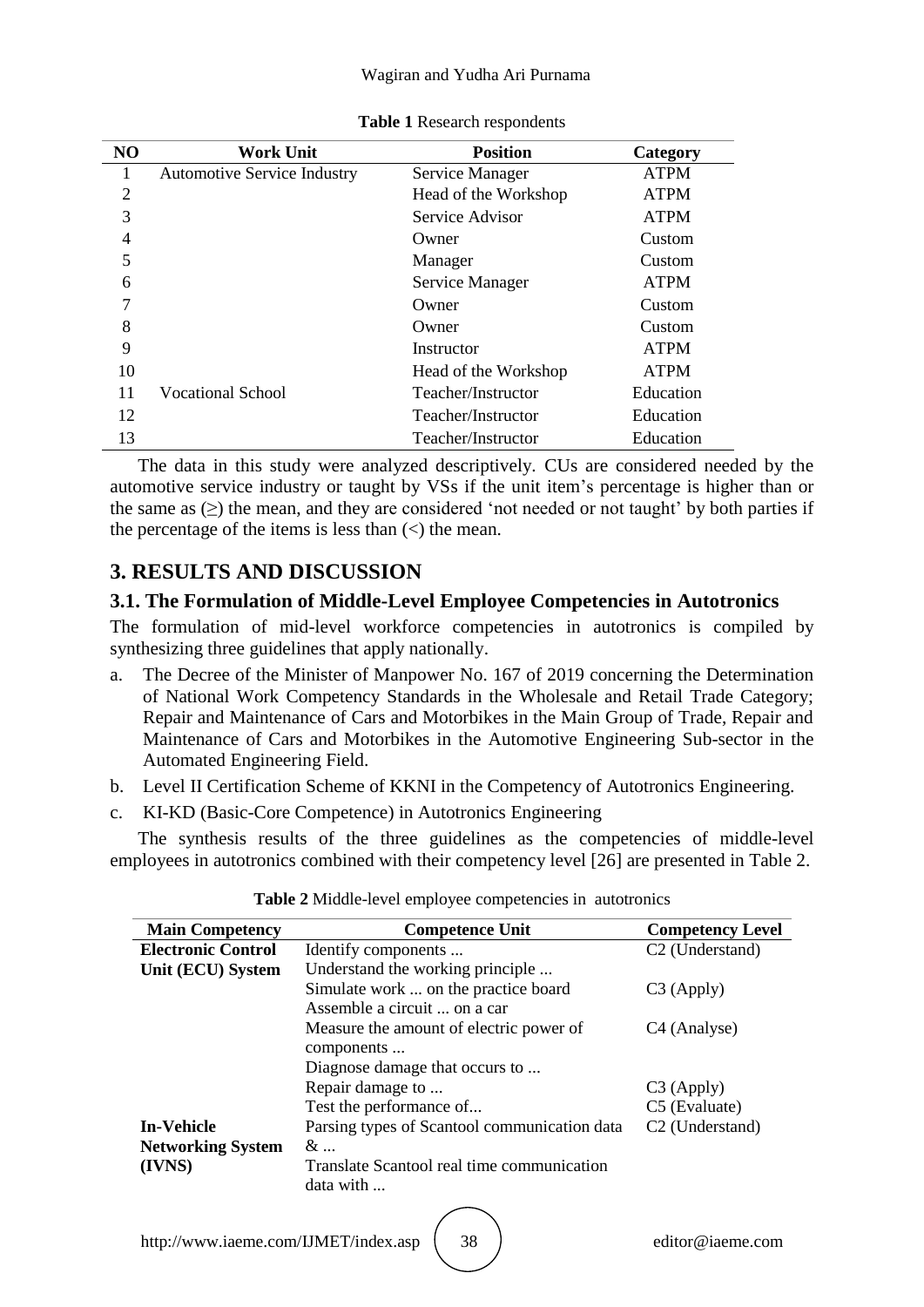|                                                                             | Operate communication data between Scantool<br>and                                                                                                                             | C <sub>3</sub> (Apply)                                                      |
|-----------------------------------------------------------------------------|--------------------------------------------------------------------------------------------------------------------------------------------------------------------------------|-----------------------------------------------------------------------------|
|                                                                             | Analyze Scantool real time communication<br>data with                                                                                                                          | C <sub>4</sub> (Analyse)                                                    |
| <b>Fundamental</b><br><b>Control System for</b><br><b>Automotive (FCSA)</b> | Diagnose damage to<br>Repair damage to<br>Test the performance of<br>Understand various types of microcontrollers<br>Understand microcontroller block diagrams on<br>a car ECU | C3 (Apply)<br>C5 (Evaluate)<br>C1 (Remember)<br>C <sub>2</sub> (Understand) |
|                                                                             | Present the microcontroller block data diagram<br>on a car ECU<br>Design a circuit drawing  based on a<br>microcontroller<br>Assemble a microcontroller-based circuit on a     | C3 (Apply)                                                                  |
|                                                                             | car<br>Analyze the performance of microcontroller-<br>based circuits                                                                                                           | C <sub>4</sub> (Analyse)                                                    |
|                                                                             | Test the work of a circuit  based on a<br>microcontroller                                                                                                                      | $C5$ ( <i>Evaluate</i> )                                                    |
| <b>Develop and Modify</b><br><b>Vehicle Control</b>                         | Explain how a downloader operates<br>Identify the flowchart on a car ECU                                                                                                       | C <sub>2</sub> (Understand)                                                 |
| System (VCS)                                                                | Make a flowchart on a car ECU<br>Translate the flowchart that was created                                                                                                      | C3 (Apply)                                                                  |
|                                                                             | Analyze microcontroller-based ECU<br>simulators                                                                                                                                | C <sub>4</sub> (Analyse)                                                    |
|                                                                             | Develop a program and do flashing                                                                                                                                              | C3 (Apply)                                                                  |
|                                                                             | Test the performance of a microcontroller-<br>based ECU simulators                                                                                                             | $C5$ ( <i>Evaluate</i> )                                                    |
|                                                                             | Develop, make & apply electronic<br>modifications to VCS                                                                                                                       | C6 (Create)                                                                 |

The results of the synthesis of the three guidelines in Table 2 are references for employees who want to improve their careers and vocational students in completing the competencies they learn before entering the workforce, including prospective VS graduates. The formulation can be used as a benchmark to assess the needs of competencies in the world of work, specifically autotronics, with various changes and as an effort to improve the national standards as stated by Beaumont [27] ". there is a need for the national standards to be updated".

# **3.2. Mid-Level Employee Competencies in Autotronics as Required by the Automotive Services Industry**

A description of the competency profile of the VCS cluster required by the workforce as obtained from ten different automotive service industries were collected. The research data were then processed to find out and determine which items of competency are needed and not needed by the world of work. Based on the analysis of these data, the autotronic competencies in the VCS cluster needed by the world of work can be formulated as follows.

- a. Electronic Control Unit (ECU) System
	- 1) Identify components
	- 2) Understand the working principle
	- 3) Measure the amount of electric power of ECU components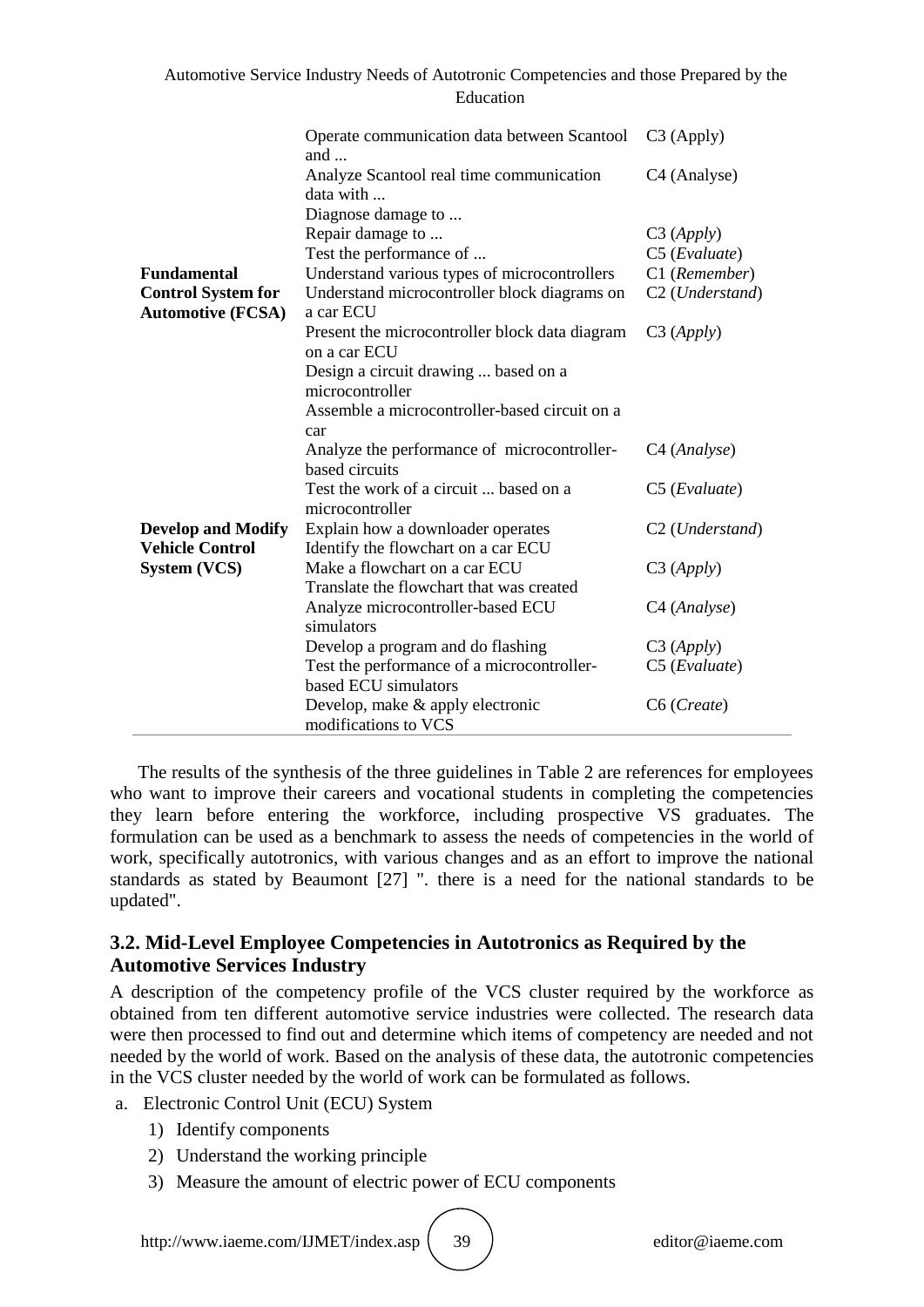- 4) Diagnose damage to the ECU
- 5) Test the performance of the ECU
- b. In-Vehicle Networking System (IVNS)
	- 1) Parse communication data types on Scantool and IVNS
	- 2) Translate real time Scantool and IVNS communication data
	- 3) Operate communication data between Scantool and IVNS
	- 4) Analyze real-time communication data from Scantool and IVNS
	- 5) Test the IVNS performance
- c. Fundamental Control System for Automotive (FCSA)
	- 1) Understand various types of microcontrollers
	- 2) Understand microcontroller block diagrams on a car ECU
	- 3) Analyze the performance of microcontroller-based FCSU circuits
- d. Develop and Modify Vehicle Control System
	- 1) Analyze a flowchart on a car ECU
	- 2) Develop programs and do flashing

Based on these data, it is obvious that from 30 competencies in the VCS cluster of the autotronic field, 15 CUs are greatly required by ASI. Meanwhile, as many as 15 CUs are not needed. This is invaluable information for the world of work and the world of education to design the education process according to the needs of the workforce.

# **3.3. The Relevance of Mid-Level Employee Competencies in Autotronics required by the Automotive Service Industry with Those Taught at Vocational Schools**

VCS cluster autotronic competencies cover 30 basic competency items which are divided into 4 main competency categories as in Table 2. The results of the analysis of the relevance of the competencies needed by ASI with those taught in VSs can be seen in Figure 2. Based on the data in Figure 2, it can be observed that from 30 competency items obtained: (1) 4 competency units are both needed by ASI and taught at VSs; (2) there is 1 unit of competency taught at VSs but not required by the ASI; (3) 11 competency units are required by ASI, but they are not trained in VSs; and lastly (4) there exist 14 competency units neither needed by ASI nort taught at VSs. The percentage of the relevance of competency items obtained in the VCS cluster is 27%, which is in the low category.



**Figure 2** The relevance of autotronic competencies in the VCS Cluster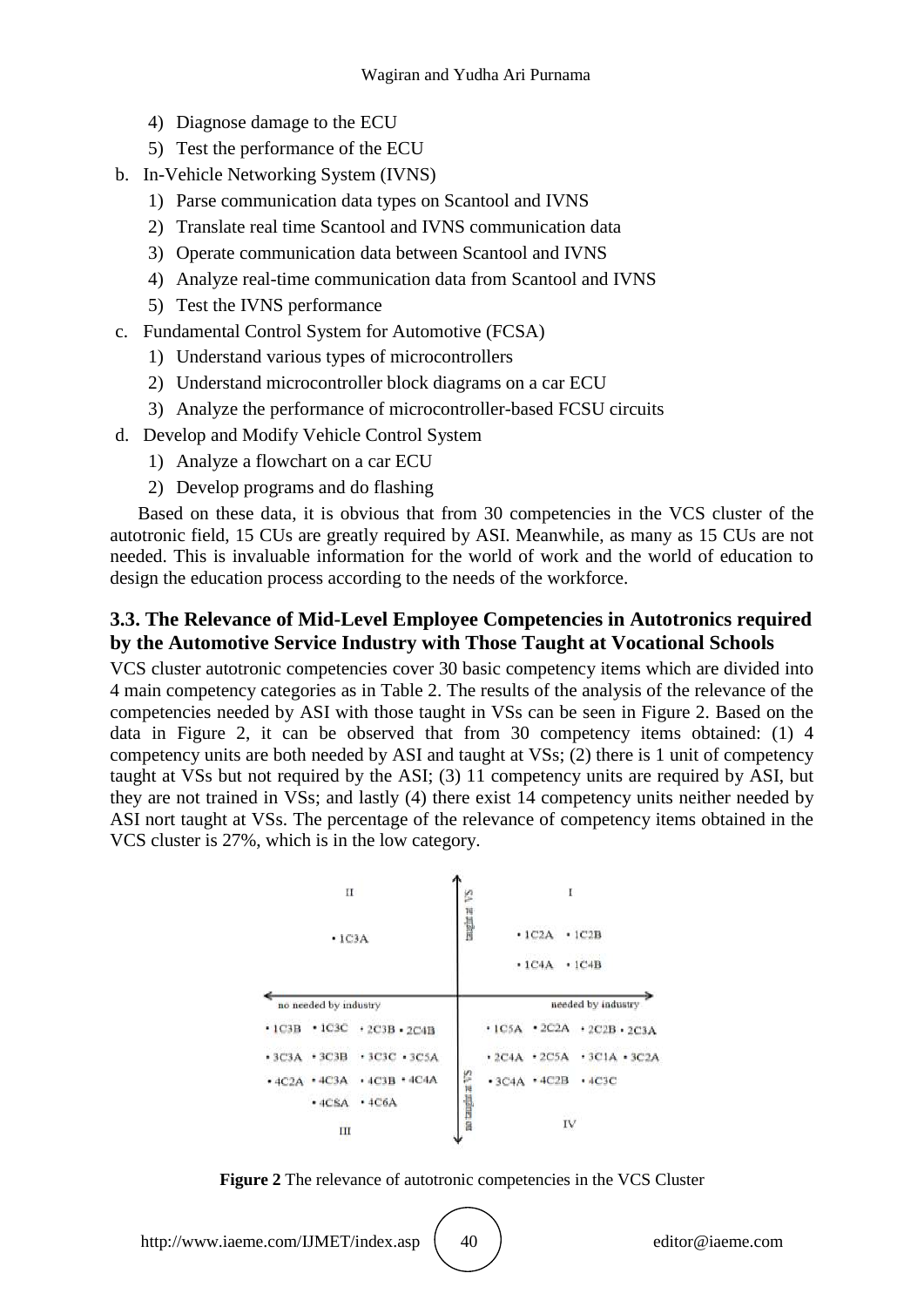### Automotive Service Industry Needs of Autotronic Competencies and those Prepared by the Education

Based on the interviews, respondents from vocational schools stated that the competency units which are not included in the present school curriculum do not necessarily mean that they will not be taught later, but rather currently the schools face limitations on both the teachers and learning facilities. Likewise, a statement from ASI explaining that the missing competency units on their parts do not mean that the competency items are not required at all. Rather, the competencies are felt to be of high-level to be fully studied and mastered by TOTR fresh graduates. In general, especially at ATPMs, new workers will be given more training from the basics and adjusted to the characteristics of the ATPMs' workshops in which they work.

This is unlike the automotive custom service industry or non-ATPMs which tend to require graduates, even fresh graduates, to have more competencies with the broader scope. This industry is not tied to a particular car brand, so these graduates should be able to handle cars from various existing car brands. In addition, It generally also does not provide a training system for their new workforce, so they tend to expect VS graduates with better and wider scope of competencies.

The relevance between the world of education, especially VSs, and the industry, should be gradually improved. Technology from every field of work continues to experience changes and developments in order to meet the desires and ease of human activities. Of course in the future there will be great innovations in the field of automotive engineering with more futuristic features embedded in new vehicles that will continue to be launched.

This study found that the relevance of the autotronic competencies in the VCS cluster required by the ASI with those taught in VSs is still relatively low. Several studies [28] [15] [29] [30] show the same results, namely the industry and education sectors still experience the mismatch between competencies needed and prepared. Therefore, various efforts need to be taken so that the gap between them gets smaller. Hollander and Mar [31] state that VE does not merely play its role to train and teach students to get stable jobs, but also to produce graduates who are innovative and able to develop and adapt to changes in the surrounding environment, especially in the world of work.

Relevance is also an important aspect for the workforce to adapt to various changes. This is in line with Billet [10] that VE aims to provide students with preparation and understanding of working life so that they can develop the skills needed as workers according to the chosen field, in this case autotronics. The importance of relevance is also in line with Dewey [32] who states that VE institutions should not merely provide technical preparation for the industries and professions as they now operate, much less by merely reproducing existing industrial conditions in schools. The problem is not that of making the schools an adjunct to manufacturing and commerce, but of utilizing the factors of industry to make school life more active, more full of immediate meaning and more connected with out-of-school experience.

In short, the philosophy of VE is matching what job is needed and what is needed to do the job [33], and it acts as a vehicle to meet employment needs in a country [34]. Cooperation between the world of industry, the world of education, and the government as the holder of regulations is really essential to be strengthened so that synergistic cooperation occurs to realize the link and match of the world of work with that of education.

# **4. CONCLUSION**

Based on the analysis of the competency relevance, it is obtained that of 30 autotronic competency units in the VCS cluster, (1) 4 of them are both taught in VSs and needed by ASI; (2) 1 CU is taught in VSs but not required by ASI; (3) 11 CUs are not taught in VSs, but are needed by ASI; and (4) 14 CUs are neither taught in VSs nor required by the automotive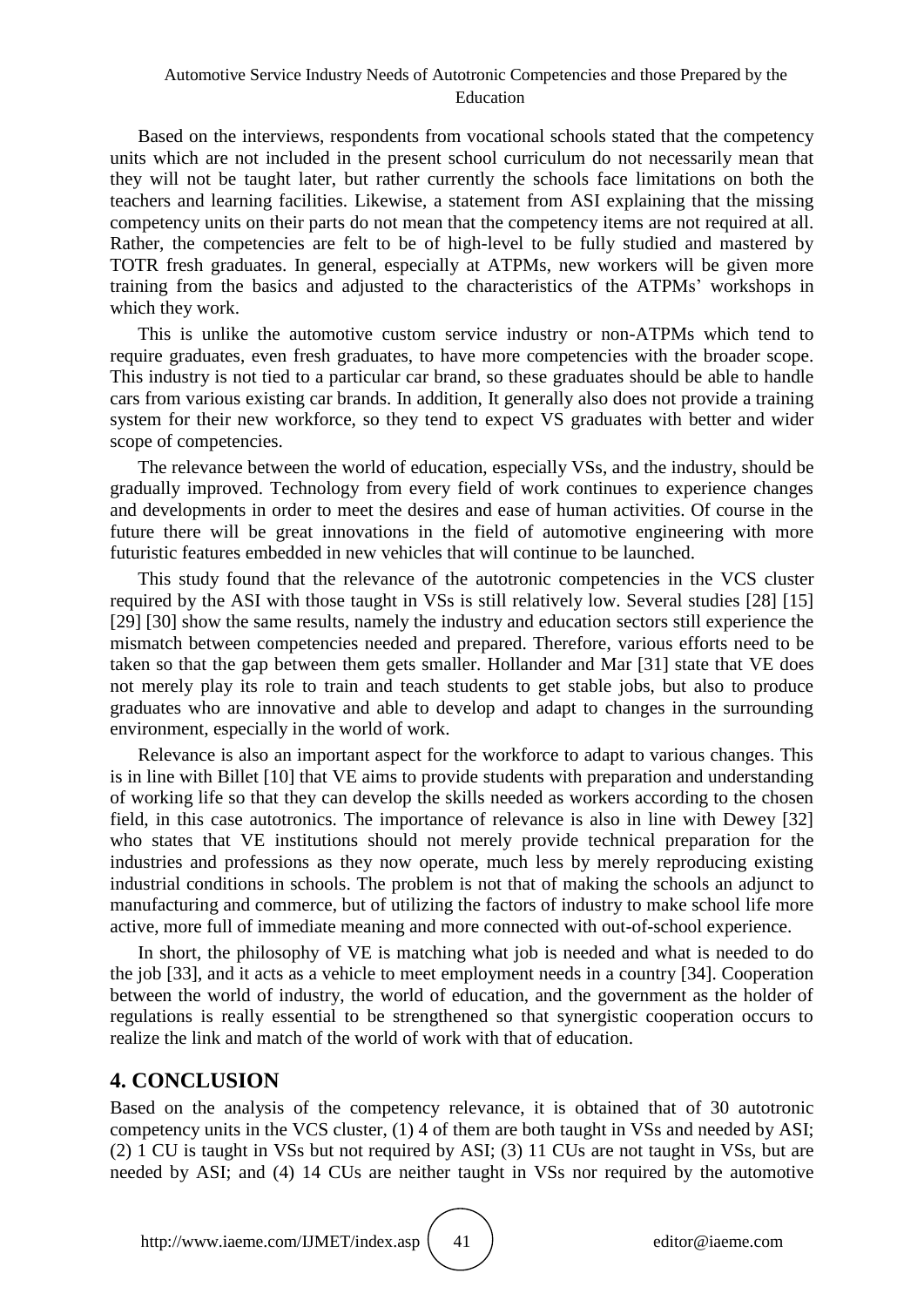service industry. The relevance of the autotronics engineering competency profile provides all-important information to improve learning in VSs according to what the working world expects.

## **REFERENCES**

- [1] Schwab, K. The Forth Industrial Revolution. Switzerland: *World Economic Forum*, 2016, pp. 7.
- [2] World Economic Forum. The fourth industrial revolution, by Klaus Schwab. https://www.weforum.org/about/the-fourth-industrial-revolution-by-klaus-schwab.
- [3] Advanced Industries. The Road to 2020 and Beyond: What's Driving the Global Automotive Industry? Stuttgart: McKinsey & Company, Inc., 2013, pp.14.
- [4] IBM Institute for Business Value. Automotive 2025: Industry without Borders Engage with Consumers, Embrace Mobility and Exploit the Ecosystem. New York: IBM Corporation, 2015, pp.9.
- [5] Finch, C. R. and Crunkilton, J. R. Curriculum Development in Vocational and Technical Education - Planning, Content, and Implementation*.* Boston: *Allyn and Bacon*, 1999, pp.14.
- [6] Asian Development Bank. Education and Skills-Strategies for Accelerated Development in Asia and the Pacific*.* Manila: ADB, 2008, pp.25.
- [7] Pavlova, M. Technology and Vocational Education for Sustainable Development-Empowering Individuals for the Future. Queensland: *Springer,* 2009, pp. 7.
- [8] Sudira, P. TVET Abad XXI-Filosofi, Teori, Konsep, dan Strategi Pembelajaran Vokasional. Yogyakarta: UNY Press, 2016, pp.7.
- [9] United Nations Educational, Scientific, and Cultural Organization. Technical and Vocational Education and Training for the Twenty-first Century-UNESCO Recommendations. Paris: UNESCO, 2001, pp. 7.
- [10] Billet, S. Vocational Education-Purposes, Traditions and Prospects. Queensland: *Springer*, 2011, pp. 59.
- [11] Trilling, B., & Fadel, C. 21st Century Skills: Learning for Life in Our Times. San Francisco, CA*: John Wiley & Sons*, 2009, pp. 48.
- [12] Sudira, P. Metodologi Pembelajaran Vokasional Abad XXI. Yogyakarta: UNY Press, 2018, pp. 26-37.
- [13] Ministry of Education and Culture of the Republic of Indonesia. Revitalisasi Pendidikan Vokasi. Jakarta: Kemdikbud, 2016, pp. 1-13.
- [14] The Statistics Indonesia., Berita resmi statistic (2019), 8 Desember 2019, www.bps.go.id/website/materi\_ind/ materiBrsInd-20191105114507.pdf.
- [15] Puspitasari, S. Educational Mismatch dan Pengaruhnya terhadap Pendapatan Lulusan Sekolah Menengah Kejuruan di Indonesia. Konferensi Nasional Ilmu Administrasi, **1**,9, 2019, pp. 1-8.
- [16] MacKenzie, J., and Polvere, R.-A. TVET Glossary: Some Key Terms. In: R. Maclean, R. and Wilson, D. N., ed., International Handbook of Education for the Changing World of Work - Bridging Academic and Vocational Learning. Bonn: Springer, 2009, pp. 63-73.
- [17] International Labour Organization. Regional Model Competency Standards: Core Competencies*.* Bangkok: ILO, 2015, pp. ix.
- [18] Zhao, Z. Competence Research. In: Zhao, Z. and Rauner, F., ed., Areas of Vocational Education Research. Berlin: *Springer,* 2014, pp. 167-177.